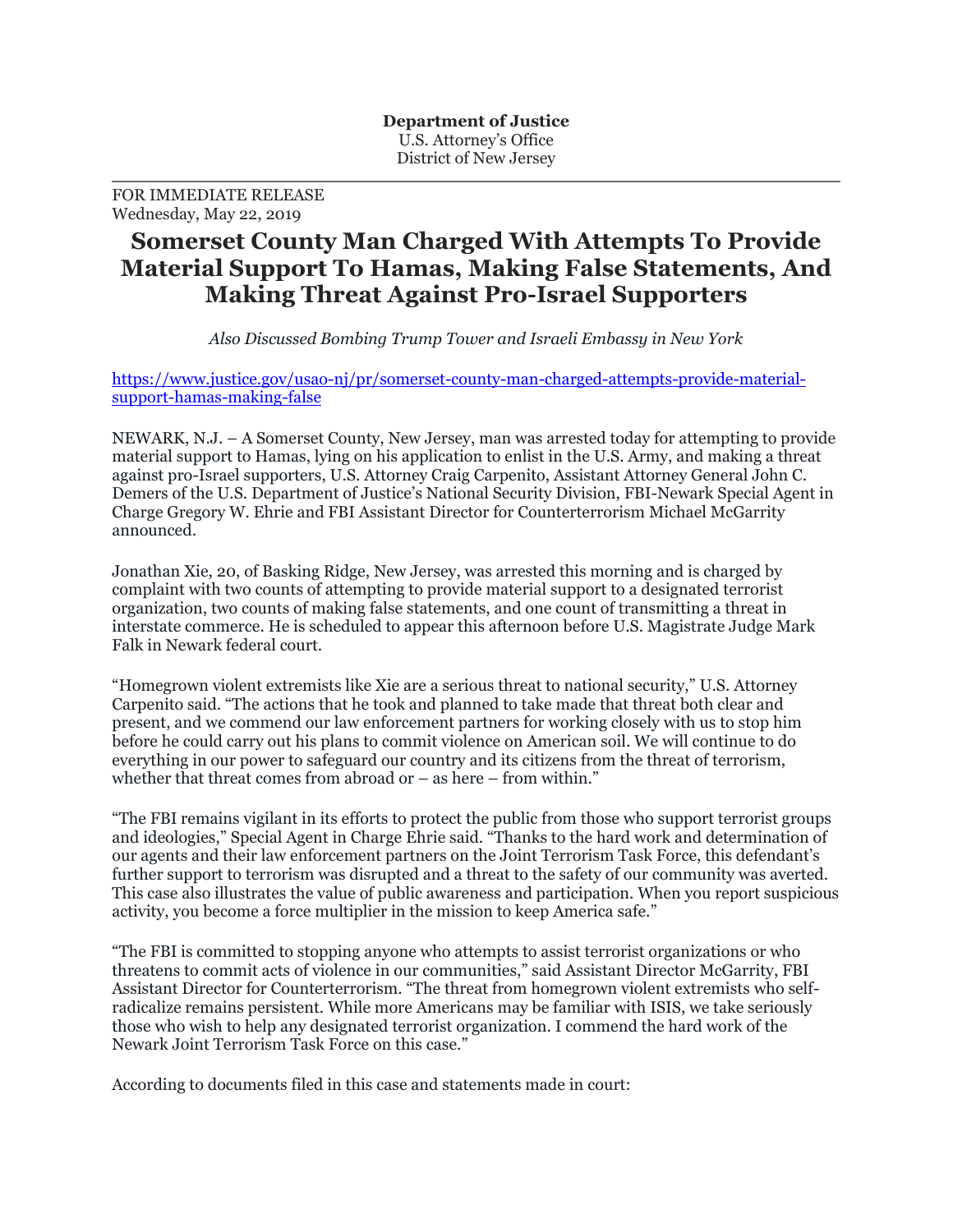In April 2019, Xie appeared in an Instagram Live video wearing a black ski mask and stated that he was against Zionism and the neo-liberal establishment. When asked by another participant in the video if he would go to Gaza and join Hamas, Xie stated "yes, If I could find a way." Later in the video, Xie displayed a Hamas flag and retrieved a handgun. He then stated "I'm gonna go to the [expletive] pro-Israel march and I'm going to shoot everybody." In subsequent Instagram posts, Xie stated, "I want to shoot the pro-israel demonstrators . . . you can get a gun and shoot your way through or use a vehicle and ram people . . . all you need is a gun or vehicle to go on a rampage . . . I do not care if security forces come after me, they will have to put a bullet in my head to stop me."

In December 2018, Xie sent \$100 via Moneygram to an individual in Gaza who Xie believed to be a member of the Al-Qassam Brigades – a faction of Hamas that has conducted attacks, to include suicide bombings against civilian targets inside Israel. At approximately the same time that Xie sent the money, he posted on his Instagram account "Just donated \$100 to Hamas. Pretty sure it was illegal but I don't give a damn." In April 2019, Xie sent a link to a website for the Al-Qassam Brigades to an FBI employee who was acting online in an undercover capacity. Xie described the website as a "Hamas" website and stated he had previously sent a donation to the group. Xie then sent screenshots of the website to the undercover employee and demonstrated how to use a new feature on the website that allows donations to be sent via Bitcoin. On or about April 26, 2019, Xie sent a donation of approximately \$20 in Bitcoin (including transaction fees) via the website as a test to see whether the Bitcoin feature worked.

In February 2019, Xie stated that he wanted to join the U.S. Army "to learn how to kill… So I can use that knowledge." He stated "Idk [I don't know] if I pass the training…If I should do lone wolf.That is why I have to learn military techniques from the Army . . . " Consistent with his plan to join the U.S. Army, Xie completed Security Clearance Application for National Security Positions in February 2019. He answered "no" to the question "Have you EVER associated with anyone involved in activities to further terrorism?" An error occurred in processing Xie's application and Xie was required to complete the application a second time approximately ten days later. He again answered "no" to the question.

The investigation revealed additional social media accounts for Xie, including a YouTube account which contained, among other things, a playlist containing videos, many of which advocated or propagandized Soldiers for Allah, the war in Syria, Hezbollah (a foreign terrorist organization), and the Houthi movement in Yemen, as well as support for Bashar al Assad, Saddam Hussein, and North Korea.

Around April 20, 2019, FBI surveillance observed Xie outside of the Trump Tower building in New York City. Shortly thereafter, according to Instagram records, Xie posted two photos to his Instagram account: One with the words "I want to bomb Trump Tower" imposed over the building image and the other with the words "[S]hould I bomb Trump Tower," a "Yes/No" poll, and an emoji of a bomb imposed over the Trump Tower building image. Xie subsequently posted on Instagram, "Okay, so I went to NYC today and passed by Trump Tower and then I started laughing hysterically . . . shit I forgot to visit the Israeli embassy in NYC . . .i want to bomb this place along with trump tower."

U.S. Attorney Carpenito credited special agents of the FBI and task force officers of the Joint Terrorism Task Force, under the direction of Special Agent in Charge Gregory W. Ehrie in Newark; and the U.S. Department of Defense, Army Counterintelligence, 902d Military Intelligence Group, with the investigation leading to today's arrest. He also thanks the U.S. Secret Service for its assistance with the case.

Each count of attempt to provide material support to a designated terrorist organization carries a maximum penalty of 20 years in prison and a \$250,000 fine. Each count of making false statements related to international and domestic terrorism carries a maximum penalty of eight years in prison